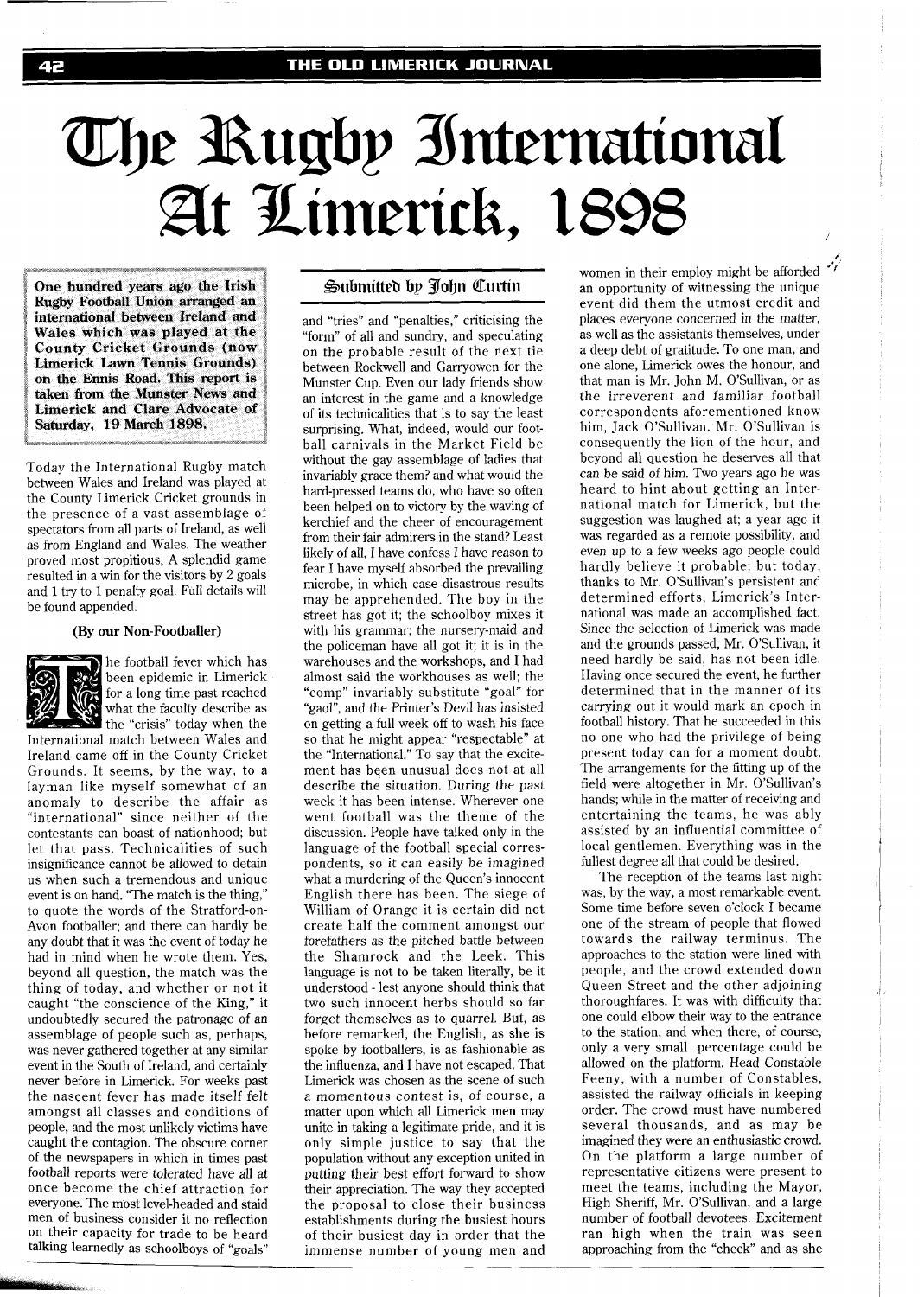# **WINTER EDITION 1998**



approached the platform she was announced by the explosion of fog signals. The teams, who travelled in a sumptuous saloon carriage supplied by the Waterford and Limerick Railway Co, were heartily cheered on alighting. The crowd was absolutely impartial and showed no preference. The Welshmen looked a fine swarthy lot, and at once impressed me with the idea that I should prefer somebody else rather than myself to come against one of them in a contest for International honours. The exit from the platform was quickly effected, and the sea of faces that met the teams must have been somewhat of a surprise to all of them. They were at once seated in the four-horse brake awaiting and proceeded to Cruise's Royal Hotel, their headquarters. They were accompanied by the Boherbuoy Brass Band. Later on they were given a nice reception on their appearance at the Concert in the Theatre Royal. Mr. Games' song in Welsh was the event of the evening, and I felt a blush of shame for my own country as a patriotic Irishman, that none of the Irish team was able to give an Irish song in return.

Many an anxious eye was cast upwards this morning and dubious prognostications as to a complete wet day were heard, but fortunately towards ten o'clock the prevailing fog was seen to break away, and old Sol shone out gloriously. The early trains into the city brought crowds of visitors from all parts, Cork, Dublin, Waterford, Sligo, Tralee and intervening stations, and towards midday the city presented a very lively appearance indeed. Special trains continued to arrive at intervals, bringing in immense crowds, but the contingent which attracted special

# Wales v Ireland - a scrummage. **Wales v Ireland - a scrummage. Mungret Annual**, 1898.

attention was the Rockwell College boys, numbering several hundreds, with a number of their priests. The boys marched through the city two deep and passed on direct to the field, where they were probably the most enthusiastic spectators.

Shortly before three o'clock Messrs Delmege and De Ros Rose's four-in-hand coaches were drawn up in front of Cruise's Hotel, and in the presence of an immense and cheering crowd, the teams took their places, the Welshmen being taken by Mr. Rose and the Irish by Mr. Delmege. The teams wore their much-prized international caps and presented a very smart appearance. On arriving at the field they were welcomed with great cheering by the crowds already assembled. The attendance, which included many ladies, is variously estimated at from ten to fifteen thousand people. All the seats on the covered and other stands were occupied, while in all the other parts immense crowds were assembled. The pavilion was utilised as a temporary post office and a number of operators were engaged in "clicking" off the copy. The Press arrangements were most elaborate and could hardly be improved upon. A neatly covered improvised table, extending about fifty yards along the touch-line, accommodated about fifty Pressmen representing papers in all parts of Great Britain and Ireland, while a number of telegraphic messengers were in waiting to convey the "copy" to the operators, Mr. Downey, Postmaster, Mr. F.P. Hook and other officials superintended. It should be mentioned that the splendid band of the Royal Irish Regiment was on the ground from one o'clock, and while the crowds were assembling discoursed the following programme:-

43

|                           | Selection "Little Christopher Columbus |  |  |  |
|---------------------------|----------------------------------------|--|--|--|
| Reminiscences of Ireland  |                                        |  |  |  |
| Valse                     | "Svengali"                             |  |  |  |
| Valse                     | "Nightingale"                          |  |  |  |
| Solo                      | "Orpheo"                               |  |  |  |
| Reminiscences of Wales    |                                        |  |  |  |
| EXTRAS                    |                                        |  |  |  |
| Valse                     | "Kathleen Mavourneen"                  |  |  |  |
|                           | Selection "Carmen"                     |  |  |  |
| Valse                     | "Mondnacht and Rhein"                  |  |  |  |
| <b>GOD SAVE THE QUEEN</b> |                                        |  |  |  |
|                           |                                        |  |  |  |

# Arribal of the Teams in the City

The scene at the railway terminus last evening when the Irish and Welsh teams arrived was one to be remembered. Only a limited number of people were allowed on the platform, but even amongst them the enthusiasm was intense. The teams left Dublin by the 2.55 train and were conveyed in from Limerick Junction in the beautiful saloon carriage of the Waterford and Limerick Company. As the train approached the platform fog-signals were exploded, and amid a scene of great enthusiasm the train came alongside. The Mayor (Mr. M. Cusack) and the City High Sheriff (Mr. Stephen B. Quin) and a large number of representative citizens welcomed the teams. Outside the station several thousands of people were assembled, filling the entire space outside the terminus, as well as extending far into Queen Street and other adjoining thoroughfares, and when the teams appeared they were greeted with rounds of cheering. They were then conveyed to Cruise's Royal Hotel in a four-horse brake, preceded by the Boherbuoy brass band, playing an appropriate selection of airs.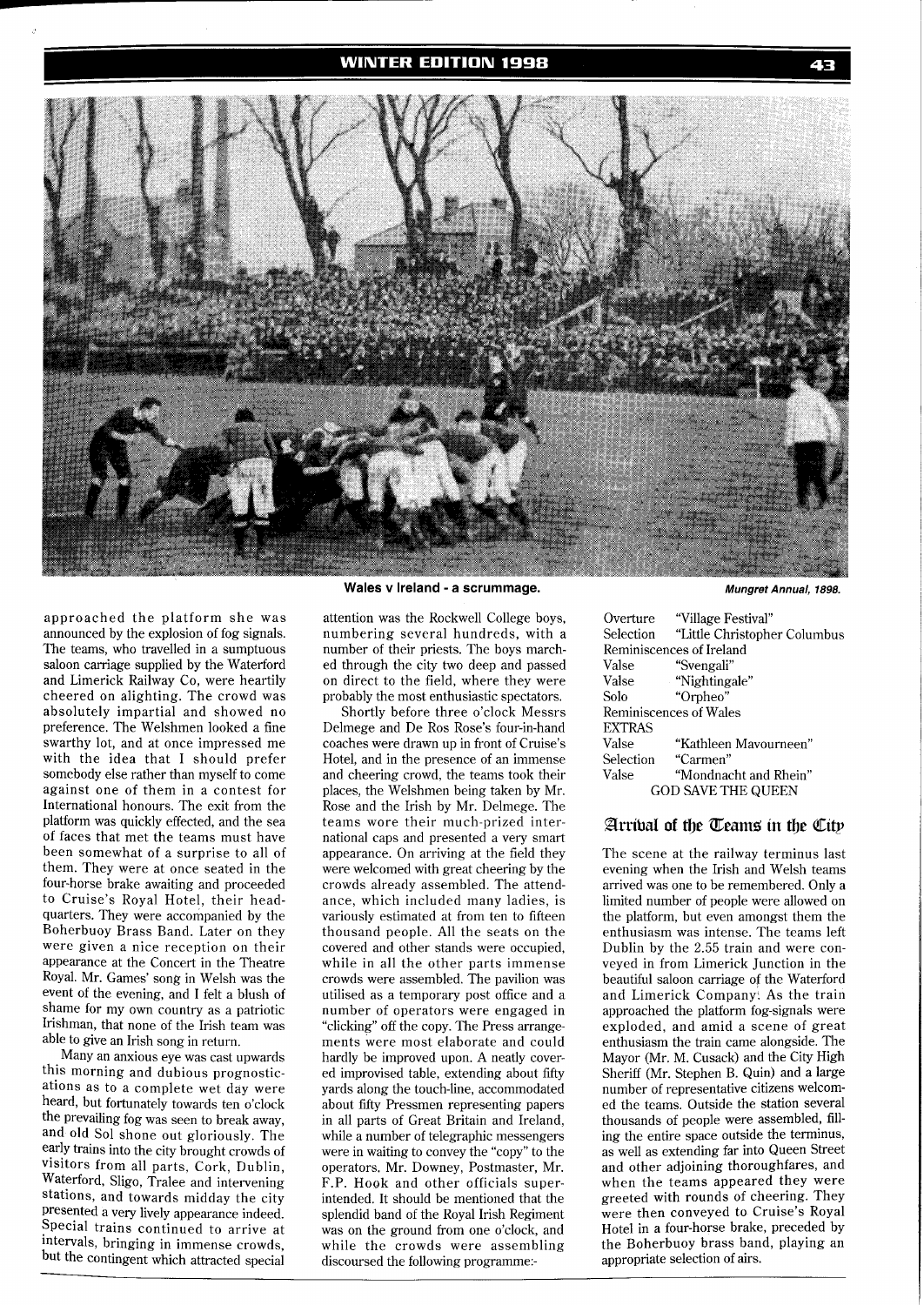# THE OLD LIMERICK JOURNAL

# At the *Cheatre* Royal

On the invitation of the Limerick Amateur Athletic and Bicycle Club the International teams were present at the concert given in the Theatre Royal last evening. Special boxes were reserved for their accommodation, those on the left hand side, surmounted by the Welsh plumes, being for Wales, and the right hand side, distinguished by the harp on a green background, was for the Irishmen. An excellent programme was presented, to which many well-known local artists contributed, amongst them being Mrs. W. Barrington, Mrs. Cleeve, Miss McCarthy, Mr. P. Fitzgerald, Mr. W. Lee (Cork), Mr. J.C. O'Brien and Mr. J.P. Hall. Mr. Kendal Irwin conducted, and some capital instrumental items were rendered by the band of the Royal Irish Regiment, under the baton of Mr. Chandler, bandmaster. A feature of the evening was the song "O! na byddain haf o hyd," sung in Welsh by Mr. Games, hon. secretary to the Welsh Rugby Committee. The item was much appreciated, and in response to an encore the last verse was repeated.

### (By **Our** Special Football Correspondent)

To describe the gathering of the representatives of nations which viewed the first encounter between the Shamrock and the Leek since the International dispute in reference to Gould's connection with the team of the gallant Little Principality, as immense and brilliant would fall short of the splendour of the scene at the County Cricket Ground today. From an early hour in the afternoon, vast throngs crowded to the scene of the battle. The interest and enthusiasm evinced on all sides in the great event can be better imagined than described, and speculation was rife as to the result. For some months past doubts were expressed that the match would come off this year, but fortunately the dispute was settled, and through the efforts of Mr. Jack O'Sullivan, hon. sec. of the Garryowen F.C. and hon. treasurer of the Irish Rugby Union, Limerick was made the venue. That Limerick deserved this distinction will hardly be questioned. The city by the Shannon has for many years produced footballers of the best type, strong, active, with a thorough knowledge of the Rugby game, and whose abilities have been recognised by the Rugby Union, having been awarded their green caps as representatives of the Green Isle. For instance we had Jack Sullivan, Tom Peel, Jack Macauley, Jack O'Connor, Mick Egan and others, all of whom did battle successfully against all comers. Latterly our title to representation on the International XV has been completely ignored by the powers that be. No doubt the choice has fallen on a few Munster men, but there are others in the Southern Province who have time after time proved their fitness to be placed on the team.

But to the question in hand. Unfortunately from an early hour yesterday evening rain fell, continuing during the greater part of the night, and as a result the ground was not altogether in ideal condition. The morning broke clear and fine, the prevalence of a good wind having a most satisfactory effect on the sod. At an early hour, however, it was soft and greasy at points, but with the great care bestowed on it for a considerable time past, before the teams had toed the mark it had vastly improved. The work of laying out the ground, marking the touch lines etc. was carried out with great rapidity. From one o'clock the seats in the various departments began to fill up, and by half past three it was estimated that at least fifteen thousand persons were in the enclosures and stands. Shortly before half past three the teams were photographed at the pavilion by Messrs Guy and Company, after which they marched on the field. The Irish team were headed by W. Gardiner, Captain, and were loudly cheered. The Welsh team followed amid much enthusiasm. Promptly at half past three they lined up as follows.

| WALES                            |                          |                                |         |  |
|----------------------------------|--------------------------|--------------------------------|---------|--|
| <b>Full</b> back                 |                          |                                |         |  |
| W J Bancroft                     |                          |                                |         |  |
| Three quarters                   |                          |                                |         |  |
| V Huzzey                         | Gwyn Nicholls<br>W James |                                |         |  |
| T Pearson                        |                          |                                |         |  |
| Half-backs                       |                          |                                |         |  |
|                                  | <b>J</b> Elliott         | Selwyn Biggs                   |         |  |
| Forwards                         |                          |                                |         |  |
|                                  |                          | Alexander Daniel Booth Boots   |         |  |
| Hellings                         |                          | Davies Dobson Cornish          |         |  |
|                                  |                          |                                |         |  |
| Forwards                         |                          |                                |         |  |
|                                  |                          | M Ryan J Ryan McIllwaine Byron |         |  |
|                                  |                          | McCarthy Franks Little         | Lindsay |  |
| Half-backs                       |                          |                                |         |  |
| LM Magee A. Barr                 |                          |                                |         |  |
| Three-guarters                   |                          |                                |         |  |
| LQ Bulger W Gardiner F Smithwick |                          |                                |         |  |
| F C Purser                       |                          |                                |         |  |
| Full-back                        |                          |                                |         |  |
| Fulton                           |                          |                                |         |  |
| <b>IRELAND</b>                   |                          |                                |         |  |
|                                  |                          |                                |         |  |

# **The Game**

Wales won the toss and elected to play against the wind, the Irishmen defending the city goal. Gardiner opened, the leather going over. After the kick out Wales was awarded a free. The reply being delayed the leather went near Wales 25 in favour of Ireland, who shoved and got possession. Passing between the home backs followed till the leather reached Smithwick, who missed. A free for Ireland was placed for Bulger, who kicked to Jones, who sent to L Magee, who kicked to the Welsh backs. Ireland passed and were awarded a free, Bulger kicking a splendid goal. After the kick out the home side still forced the packs, and Wales were awarded a free, Gardiner replying to touch at his own 25. Another free for Wales followed, which was placed for Bancroft, but the leather went over, Ireland touching down. From a scrimmage the Welsh backs were in possession and got to the Irish 25, where loose play followed. Ireland were awarded a free, and the reply fell close to the home

lines. Play was now in the 25 of the Irishmen when the Welsh forwards gave out to their backs, and splendid passing between the Welsh backs brought play close to the Irish line. Jones and Nicholls repeated the performance, and scrummaging followed close to the Irish line, and Bancroft getting made a splendid attempt at dropping a goal. Jack Ryan was away at the head of a rush to the Welsh, but the Welshmen in return passed with their infallible combination, and returned to the home territory where Ireland were awarded a free, which was kicked by L Magee, the ball going to touch at midfield. Mick Ryan was next away, and sent to touch. After the throw in a heeled free for Wales did not bring play any further in their favour. The return went to Bancroft, who went away with a great dash, and it looked as if something would result, but he passed forward. Smithwick got from a scrimmage, but was "grassed." The Welshmen were now in possession, but Jack Ryan tackled with the justice, and play continued at mid-field where Ireland got a free, which went over and was touched down. Wales subsequently pressed hard, but L Magee relieved by kicking. Wales renewed the attack, and Elliott, getting possession, passed to Biggs, who in return sent to Jones, who was tackled and brought down by Jack Ryan. A free to Ireland followed at their own 25, which brought but little relief. Dobson got near the centre and running all the way himself dashed over for a try. The shot at goal was allotted to Bancroft, who kicked a neat goal. After kicking from the half-way, Fulton exchanged kicks, and play followed at the Welsh 25, where Louie Magee was away but was soon grounded. Play was at centre when the first half closed, the score being:

Wales.........1 goal off try (5 points)<br>Ireland 1 penalty goal (3 points) 1 penalty goal (3 points)

On resuming Bancroft re-started and Wales pressed, and on being awarded a penalty free for off-side, Bancroft was entrusted with the kick and shot a goal amidst a scene of the greatest enthusiasm and excitement. The pressure of the Leek was continued until the Irishmen forced their way to the visitors' 25, where Wales were penalised and the oval was placed for Bulger, who kicked, the leather going wide. Tidy passing followed amongst the Welsh three-quarters, one of whom passed forward. In the play that followed Purser spoiled a neat bit of passing amongst the backs of the Principality. In stopping a rush he was injured shortly afterwards and was carried from the field. After a temporary stoppage Ireland were away with a loose rush to the Welsh 25. The Welshmen returned to mid-field, where the Welsh backs were away, neat passing between Nicholls, Jones, Pearson and Hussey being the order. A smart burst away was spoiled by Little. Play continued in the Green Isle 25, and from a long distance passing between the rere division of the representatives of the Principality, Hussey went over for a second try for